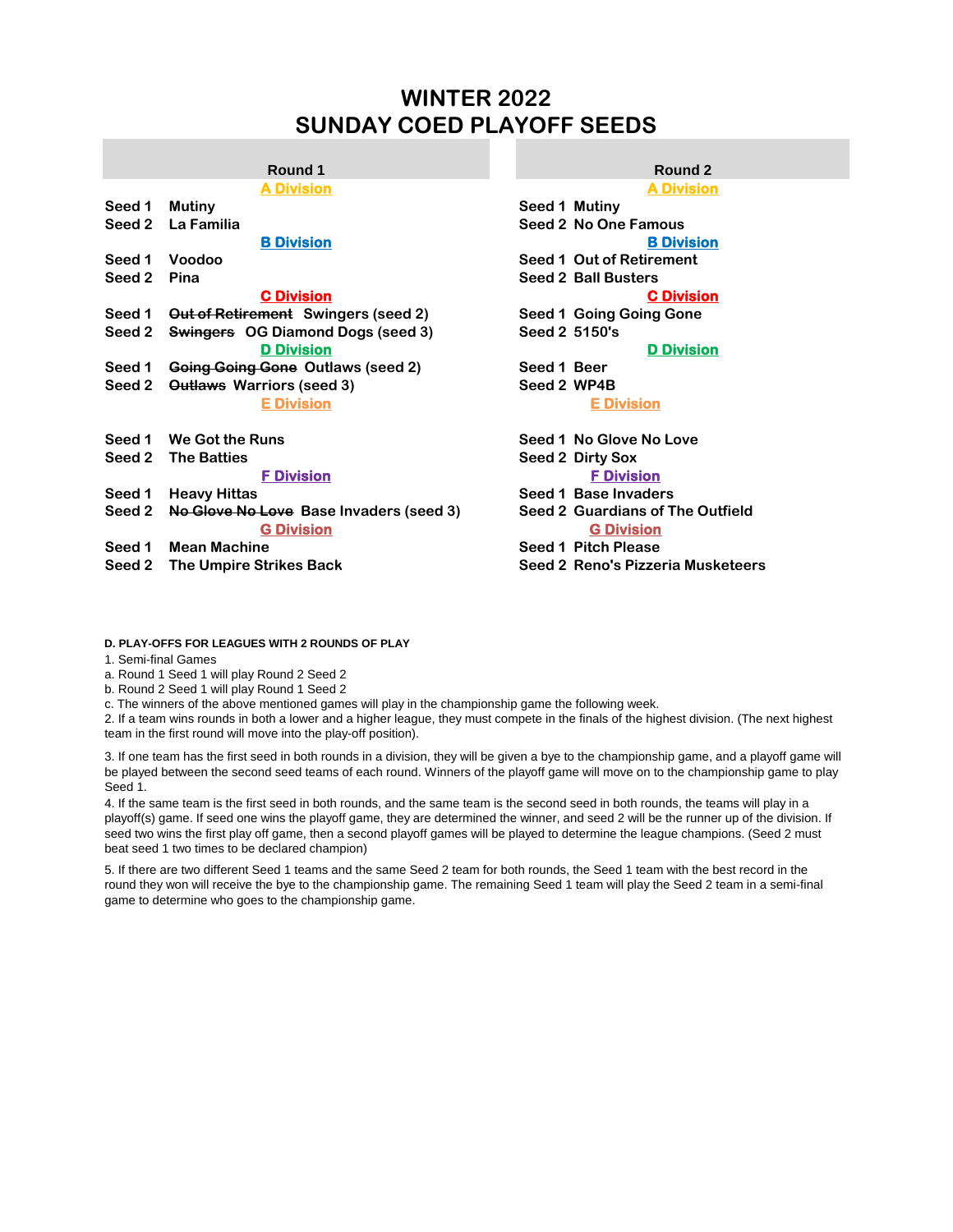# **WINTER 2022 Sunday COED League Standings**

|                          |                             |                          |                           | <b>ROUND 2 OF LEAGUE PLAY</b> |                                       |                                         |                                       |                                                                   |                                                              |                          |                             |                         |                 |                |                                                         |                                                   |                                                    |                                                         |                                                           |
|--------------------------|-----------------------------|--------------------------|---------------------------|-------------------------------|---------------------------------------|-----------------------------------------|---------------------------------------|-------------------------------------------------------------------|--------------------------------------------------------------|--------------------------|-----------------------------|-------------------------|-----------------|----------------|---------------------------------------------------------|---------------------------------------------------|----------------------------------------------------|---------------------------------------------------------|-----------------------------------------------------------|
|                          |                             | <b>URRENT STANDIN</b>    |                           | WEEK#1                        | WEEK#2                                | WEEK#3                                  | WEEK #4<br>WEEK#5                     |                                                                   |                                                              |                          |                             | <b>URRENT STANDIN</b>   |                 | WEEK #6        | WEEK#7                                                  | WEEK#8                                            | WEEK #9                                            | <b>WEEK #10</b>                                         |                                                           |
| <b>A DIVISION</b>        |                             | Rnd 1<br><b>Rankings</b> | W                         |                               | 30-Jan                                | 6-Feb                                   | $20-Feb$                              | 27-Feb                                                            | DH                                                           | <b>A DIVISION</b>        |                             | <b>Rnd 2 Rankings</b>   | W               |                | 6-Mar                                                   | 13-Mar                                            | 20-Mar                                             | 27-Mar                                                  | <b>DH</b>                                                 |
|                          | $\mathbf W$<br>L.           | 5                        |                           |                               | 11                                    | 19<br>20                                | 22<br>9                               | $20-1$<br>11                                                      |                                                              |                          | $\mathbf W$<br>L.           |                         |                 |                |                                                         | 12<br><b>11</b>                                   | 18<br>13                                           | 21<br>12                                                | 19                                                        |
| <b>Ball Busters</b>      | <b>STANDINGS</b>            | <b>RA 24</b>             | 2                         | 3                             | $\boldsymbol{0}$<br>$\overline{1}$    |                                         | $\mathbf{1}$<br>$\overline{z}$        | $\overline{z}$<br>$\overline{z}$<br>14.2<br>143                   | $\overline{2}$<br>$\overline{\mathbf{3}}$<br>13 <sup>2</sup> | <b>Mutiny</b>            | <b>STANDINGS</b>            | 1                       | 5               | 0              | $\overline{1}$<br>$\boldsymbol{o}$<br>28<br>24          | $\overline{2}$<br>$\overline{a}$<br>17.6<br>17.4  | $\overline{\mathbf{3}}$<br>$\boldsymbol{0}$<br>23. | $\overline{4}$<br>$\boldsymbol{o}$                      | $\overline{5}$<br>$\overline{a}$                          |
| Goodfellas               | W<br>L.<br><b>STANDINGS</b> | 4<br><b>RA 24</b>        | $\overline{2}$            | 3                             | $\boldsymbol{o}$<br>$\mathbf{1}$      | $\overline{z}$<br>0                     | $\boldsymbol{o}$                      | $\mathbf{1}$                                                      | $\overline{z}$<br>$\overline{\mathbf{3}}$                    | No One Famous            | W<br>L.<br><b>STANDINGS</b> | $\overline{\mathbf{2}}$ | $\overline{3}$  | 2              | $\boldsymbol{o}$<br>$\mathbf{1}$                        | $\overline{z}$                                    | $\overline{\mathbf{3}}$<br>$\sqrt{ }$              | 21<br>$\boldsymbol{\mathsf{3}}$<br>$\mathbf{1}$         | 17<br>$\boldsymbol{\mathsf{3}}$<br>$\overline{2}$         |
|                          | W<br>L.                     | $\mathbf{2}$             |                           |                               | 11                                    | 17                                      |                                       |                                                                   | 16                                                           |                          | W<br>L.                     |                         |                 |                |                                                         | 12                                                | 25                                                 |                                                         | 25                                                        |
| La Familia               | <b>STANDINGS</b>            |                          | 4                         |                               | $\mathbf{1}$<br>$\mathfrak{a}$        | $\mathbf{a}$                            | $\overline{\mathbf{3}}$<br>$\sqrt{a}$ | $\overline{\mathbf{3}}$<br>$\mathbf{1}$                           | $\overline{4}$<br>$\mathbf{1}$                               | Pina                     | <b>STANDINGS</b>            | з                       | 3               | $\overline{2}$ | $\mathfrak{o}$<br>$\mathbf{1}$                          | 11<br>$\pmb{o}$                                   | $\mathbf{1}$                                       | $\overline{z}$                                          | $\overline{\mathbf{z}}$                                   |
| No One Famous            | W<br>L.<br><b>STANDINGS</b> | 3<br><b>RA 20</b>        | $\overline{2}$            | 3                             | $\mathbf{1}$<br>$\overline{a}$        | 17                                      |                                       | $\overline{z}$<br>$\overline{z}$                                  | 15<br>16<br>$\overline{2}$<br>$\overline{\mathbf{3}}$        | La Familia               | W<br>L.<br><b>STANDINGS</b> | 4                       | $\overline{2}$  | 3              | 11<br>15<br>$\sqrt{ }$                                  |                                                   | 13<br>18<br>$\mathbf{1}$                           | $\overline{2}$                                          | $\overline{\phantom{a}}$                                  |
|                          | W<br>L.                     | 1                        | 5                         |                               | 20                                    | 24                                      |                                       | 14                                                                |                                                              |                          | W<br>L.                     | 5                       | $\mathbf{1}$    | 4              |                                                         |                                                   | 23                                                 |                                                         | 12 <sup>12</sup>                                          |
| <b>The Mutiny</b>        | <b>STANDINGS</b><br>W       |                          |                           |                               |                                       |                                         |                                       | 4<br>$\boldsymbol{0}$                                             | 5 <sup>1</sup><br>$\boldsymbol{0}$                           | Voodoo                   | <b>STANDINGS</b><br>W       |                         |                 |                | $\boldsymbol{0}$<br>$\mathbf{1}$<br>15<br>11            | $\overline{\mathbf{c}}$                           | $\boldsymbol{o}$<br>-3                             | $\mathbf{1}$<br>$\boldsymbol{\mathsf{3}}$               | $\mathbf{1}$                                              |
| Valleywhackers           | L.<br><b>STANDINGS</b>      | 6                        | O                         | 5                             | $\boldsymbol{o}$                      | 0<br>$\overline{\phantom{a}}$           | $\boldsymbol{o}$                      | $\boldsymbol{o}$<br>$\overline{4}$                                | 16<br>$\boldsymbol{o}$<br>5                                  | Goodfellas               | L.<br><b>STANDINGS</b>      | 6                       | 1               | 4              | $\mathbf{1}$<br>$\boldsymbol{0}$                        | 17.4<br>$\mathbf{1}$                              | 25<br>$\mathbf{1}$<br>$\overline{\phantom{a}}$     | 19<br>$\mathbf{1}$<br>$\boldsymbol{\mathsf{3}}$         | $10-1$<br>14<br>1                                         |
|                          |                             | Rnd 1<br><b>Rankings</b> | W                         |                               | 30-Jan                                | 6-Feb                                   | 20-Feb                                | 27-Feb                                                            | <b>DH</b>                                                    | <b>B DIVISION</b>        |                             | <b>Rnd 2 Rankings</b>   | W               |                | 6-Mar                                                   | 13-Mar                                            | 20-Mar                                             | 27-Mar                                                  | <b>DH</b>                                                 |
|                          | W<br>L.                     | 4                        | $\overline{2}$            | 3                             | $\alpha$                              |                                         | 11<br>19                              | 22 <sup>1</sup><br>19                                             | 17<br>12                                                     |                          | $\mathbf W$<br>L.           |                         | 5               | 0              | 13<br>10                                                | 13 <sup>7</sup><br>$\overline{4}$                 | 18                                                 | $4.11 \quad 4.03$                                       | 15<br>11                                                  |
| <b>Dancing Homers</b>    | <b>STANDINGS</b>            | <b>RA 32</b>             |                           |                               | $\mathbf{1}$<br>$\pmb{o}$             | $\mathbf{1}$<br>$\mathbf{1}$            | $\mathbf{1}$<br>$\overline{2}$        | $\overline{z}$<br>$\overline{2}$                                  | $\overline{z}$<br>$\overline{\mathbf{3}}$                    | <b>Out of Retirement</b> | <b>STANDINGS</b>            | 1                       |                 |                | $\mathbf{1}$<br>$\boldsymbol{o}$                        | $\overline{2}$<br>0                               | $\overline{\mathbf{3}}$<br>$\boldsymbol{0}$        | $\overline{a}$<br>0                                     | 5 <sup>1</sup><br>$\boldsymbol{o}$                        |
|                          | W<br>L.                     | 3                        | $\overline{2}$            | 3                             |                                       |                                         | 15                                    |                                                                   | -8                                                           |                          | W<br>L.                     | 2                       | 3               | $\overline{2}$ | $10-10$<br>13                                           |                                                   | 18                                                 | 15                                                      | $10-10$                                                   |
| <b>Dingbats</b>          | <b>STANDINGS</b><br>W       | <b>RA 29</b><br>6        |                           |                               | $\pmb{o}$<br>$\overline{1}$           | 11                                      | $\overline{z}$                        | $\overline{z}$<br>$\overline{z}$                                  | $\overline{2}$<br>$\overline{\mathbf{3}}$                    | <b>Ball Busters</b>      | <b>STANDINGS</b><br>W       |                         |                 |                | $\overline{0}$<br>$\mathbf{1}$<br>21                    | $\pmb{o}$<br>17<br>11                             | $\mathbf{1}$                                       | $\overline{z}$<br>19                                    |                                                           |
| <b>Funners</b>           | L.<br><b>STANDINGS</b>      |                          | $\mathbf{1}$              | 4                             | $\boldsymbol{o}$<br>$\overline{1}$    |                                         | $\mathbf{1}$                          | $\mathbf{1}$<br>$\overline{\mathbf{3}}$                           | 16<br>18<br>$\overline{4}$<br>$\mathbf{1}$                   | <b>Dancin' Homers</b>    | L.<br><b>STANDINGS</b>      | 3                       | $\overline{3}$  | $\overline{2}$ | $1\overline{ }$<br>$\mathbf{a}$                         |                                                   | 18<br>$\overline{\phantom{a}}$                     |                                                         | $\overline{\mathbf{z}}$                                   |
|                          | W<br>L.                     | 5                        | $\overline{2}$            | 3                             | 18                                    |                                         |                                       |                                                                   | 18 <sup>7</sup><br>16                                        |                          | W<br>L.                     |                         | $\overline{2}$  | 3              | $15-15$                                                 | 13                                                | 18                                                 |                                                         | $10-1$                                                    |
| LA River Yacht Club      | <b>STANDINGS</b><br>W       | <b>RA 35</b>             |                           |                               | $\overline{1}$<br>$\sqrt{2}$          | 17                                      |                                       | $\overline{\mathbf{3}}$<br>$\mathbf{I}$<br>29.<br>11 <sup>1</sup> | $\overline{2}$<br>$\overline{\mathbf{3}}$                    | <b>Dingbats</b>          | <b>STANDINGS</b><br>W       | 4                       |                 |                | $\overline{1}$<br>$\mathbf{a}$                          | $15-1$<br>13                                      | $\overline{1}$                                     |                                                         |                                                           |
| Pina                     | L.<br><b>STANDINGS</b>      | 2 <sub>4</sub>           | 4                         | 1                             | $\bullet$<br>$\mathbf{1}$             |                                         | $\overline{2}$                        | $\overline{\mathbf{3}}$                                           | $\overline{4}$<br>$\mathbf{1}$                               | Valleywhackers           | ш<br><b>STANDINGS</b>       |                         | $\mathbf{1}$    | 3              | 14 <sup>7</sup><br>21<br>$\boldsymbol{o}$               | $\mathbf{1}$                                      | Rainout<br>$\mathbf{1}$                            | $\mathbf{1}$<br>$\overline{z}$                          | 11<br>15<br>$\mathbf{1}$                                  |
|                          | W<br>$\mathbf{I}$           | $\blacktriangle$         |                           | 1                             | 18                                    | 21<br>18                                | 17 <sup>7</sup><br>12                 |                                                                   | W<br>L.                                                      |                          | $\bf{0}$                    | 4                       | 15              |                | Rainout                                                 |                                                   |                                                    |                                                         |                                                           |
| Voodoo                   | <b>STANDINGS</b>            |                          | 4                         |                               | $\mathbf{1}$<br>$\boldsymbol{\theta}$ | $\mathbf{1}$<br>$\overline{\mathbf{1}}$ | $\overline{2}$<br>$\mathbf{1}$        | $\overline{\mathbf{3}}$<br>$\overline{4}$<br>$\mathbf{1}$         | $\overline{1}$                                               | <b>Swingers</b>          | <b>STANDINGS</b>            |                         |                 |                | $\boldsymbol{o}$<br>$\mathbf{1}$                        | 17<br>11<br>$\bullet$<br>$\overline{\phantom{a}}$ | $\boldsymbol{o}$<br>$\overline{2}$                 | 15<br>$\boldsymbol{o}$<br>$\overline{\mathbf{3}}$       | 4.03<br>4.11<br>$\overline{\mathbf{0}}$<br>$\overline{4}$ |
|                          |                             | Rnd 1                    |                           | <b>URRENT STANDING</b>        | WEEK#1                                | WEEK #2                                 | WEEK#3                                | WEEK #4                                                           | WEEK #5                                                      |                          |                             |                         | URRENT STANDING |                | WEEK #6                                                 | WEEK #7                                           | WEEK#8                                             | WEEK #9                                                 | <b>WEEK #10</b>                                           |
| <b>C DIVISION</b>        | $\mathbf W$                 | Rankings                 | $\boldsymbol{\mathsf{w}}$ |                               | 30-Jan                                | 6-Feb                                   | 20-Feb                                | 27-Feb<br>$13-13$<br>10                                           | DH                                                           | <b>C DIVISION</b>        | W                           | <b>Rnd 2 Rankings</b>   | W               |                | 6-Mar<br>18<br>17                                       | 13-Mar<br>22<br>$\overline{7}$                    | 20-Mar<br>13                                       | 27-Mar                                                  | DH<br>21 I                                                |
| Beer                     | L.                          | 5                        | $\mathbf{1}$              | 4                             | $\overline{1}$                        |                                         |                                       |                                                                   | 14 <sup>7</sup><br>18                                        | <b>Going Going Gone</b>  | L.                          | 1                       | 4               | 1              |                                                         |                                                   |                                                    |                                                         |                                                           |
|                          | <b>STANDINGS</b><br>W       |                          |                           |                               | $\pmb{o}$<br>23<br>22                 | $\boldsymbol{o}$<br>25<br>8             | $\theta$<br>21                        | 16                                                                | $\mathbf{1}$<br>$\overline{a}$<br>20                         |                          | <b>STANDINGS</b><br>W       |                         |                 |                | $1\overline{ }$<br>$\boldsymbol{o}$                     | $\overline{2}$<br>11<br>-9                        | $\overline{\mathbf{3}}$<br>11                      | $\boldsymbol{\beta}$<br>$\mathbf{1}$<br>13 <sup>7</sup> | $\overline{4}$<br>$12.8$ 12.6                             |
| <b>Out of Retirement</b> | L.<br><b>STANDINGS</b>      | $\blacksquare$           | 5                         | 0                             | $\mathbf{1}$<br>$\boldsymbol{0}$      |                                         | $\overline{\mathbf{3}}$               | 4<br>0                                                            | 5 <sup>1</sup><br>$\pmb{o}$                                  | 5150's                   | L.<br><b>STANDINGS</b>      | $\mathbf{z}$            | 4               | 1              | $12 -$<br>21<br>$\overline{\mathbf{c}}$<br>$\mathbf{1}$ |                                                   | $\overline{2}$                                     | $\overline{\mathbf{3}}$                                 | $\overline{a}$                                            |
|                          | $\mathbf W$<br>L.           | $\mathbf{3}$             |                           |                               | 24<br>10                              |                                         | 18                                    |                                                                   | 11<br>16 <sup>1</sup>                                        |                          | W<br>L.                     | 3                       |                 |                | 12 <sup>2</sup><br>13 <sup>°</sup>                      | 11                                                | $15 -$<br>$\overline{\phantom{0}}$                 |                                                         | 17 <sup>17</sup>                                          |
| <b>OG Diamond Dogs</b>   | <b>STANDINGS</b><br>W       |                          | 3                         | $\overline{2}$                | 22                                    | 21<br>14                                |                                       | $\overline{2}$<br>$\overline{2}$                                  | $\overline{\mathbf{3}}$                                      | <b>OG Diamond Dogs</b>   | <b>STANDINGS</b><br>W       | $2-0$                   | $\overline{2}$  | 3              | $\overline{0}$<br>11<br>$10-10$                         | $\pmb{o}$                                         | $\mathbf{1}$                                       |                                                         | $\overline{2}$<br>17 <sup>2</sup>                         |
| <b>Swingers</b>          | L.<br><b>STANDINGS</b>      | 2 <sub>l</sub>           | 3                         | 2                             | $\mathbf{1}$<br>$\boldsymbol{0}$      | $\boldsymbol{o}$                        | 16<br>$\overline{z}$                  | $\overline{\mathbf{z}}$                                           | 20<br>$\overline{\mathbf{3}}$<br>$\overline{z}$              | LA River Yacht Club      | L.<br><b>STANDINGS</b>      | 4<br>$4 - 1$            | $\overline{2}$  | 3              | 1<br>$\boldsymbol{o}$                                   | $\mathbf{1}$<br>$\mathbf{1}$                      | 11<br>$\mathbf{1}$<br>$\overline{2}$               | $\mathbf{1}$<br>$\overline{\mathbf{3}}$                 | $\overline{2}$                                            |
|                          | W<br>L.                     | 6                        | 1                         | 4                             | 13<br>22                              |                                         | 21                                    |                                                                   | 11<br>16                                                     |                          | W<br>ш                      | 5                       | $\overline{2}$  | 3              |                                                         | 19<br>18                                          | $0-$<br>15 <sub>15</sub>                           |                                                         | 12.6<br>12.8                                              |
| WP4B                     | <b>STANDINGS</b><br>W<br>L. | 4                        | $\overline{2}$            | 3                             | $\overline{\mathbf{0}}$               |                                         | $\mathbf{1}$<br>$\overline{z}$<br>17  | 1<br>$\boldsymbol{3}$                                             | $\mathbf{1}$<br>$\overline{\mathbf{A}}$<br>14<br>18          | <b>Funners</b>           | <b>STANDINGS</b><br>W<br>L  | $0-2$                   | 1               | 4              | $\bullet$<br>$\mathbf{1}$                               | 1                                                 | $\mathbf{1}$<br>- 2                                | $\overline{2}$<br>$\overline{z}$                        | $\overline{z}$<br>13<br>12 <sup>7</sup>                   |
| 5150's                   | <b>STANDINGS</b>            |                          |                           |                               |                                       |                                         |                                       |                                                                   |                                                              | Outlaws                  | <b>STANDINGS</b>            | 6                       |                 |                |                                                         | 0                                                 | $\boldsymbol{0}$                                   | $\boldsymbol{0}$                                        |                                                           |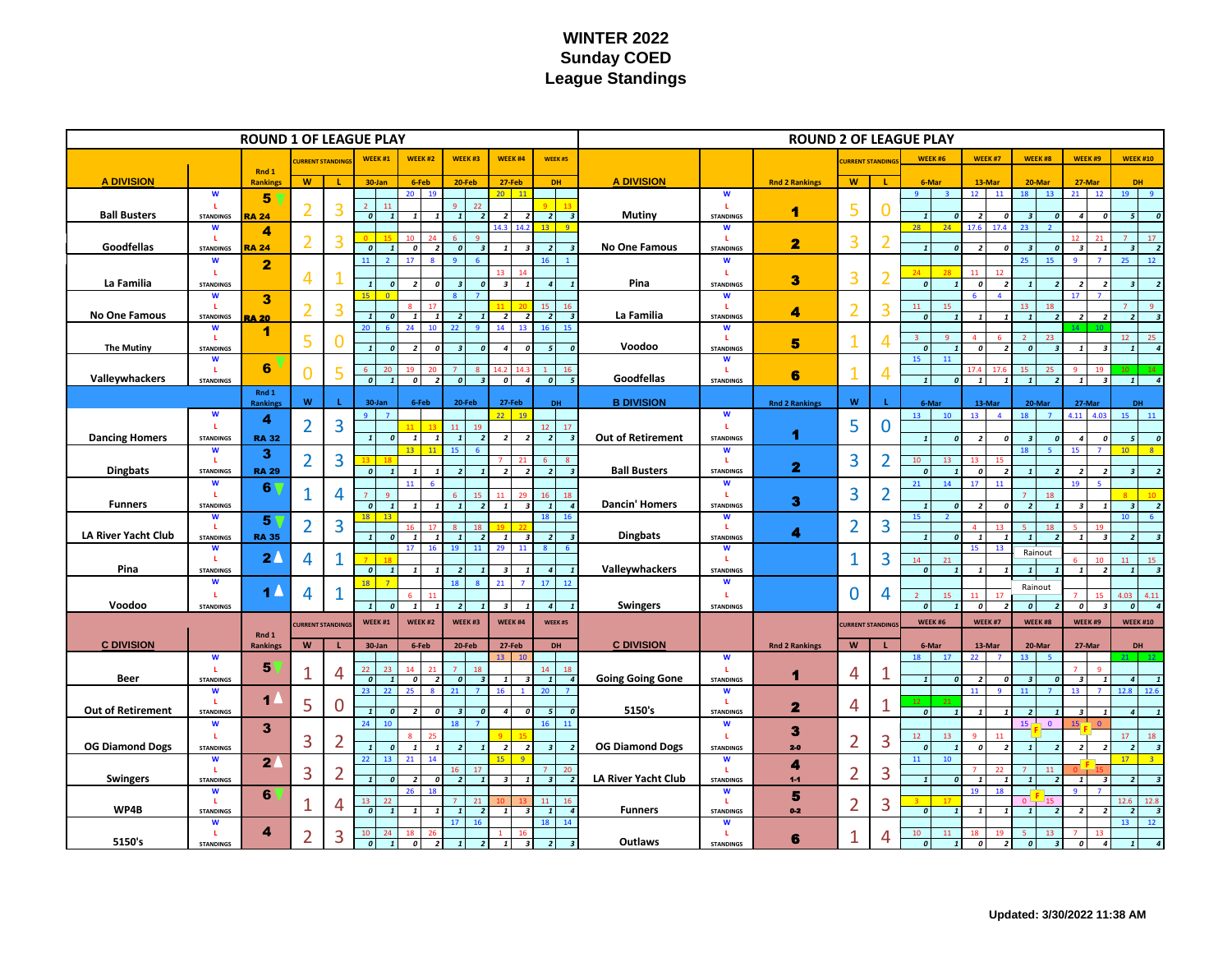# **WINTER 2022 Sunday COED League Standings**

| <b>ROUND 1 OF LEAGUE PLAY</b>    |                        |                   |                |             |                                                              |                                                                      |                            |                          |                | <b>ROUND 2 OF LEAGUE PLAY</b> |                       |                         |                |   |                            |                                              |                                                             |                                                      |                                           |  |  |  |
|----------------------------------|------------------------|-------------------|----------------|-------------|--------------------------------------------------------------|----------------------------------------------------------------------|----------------------------|--------------------------|----------------|-------------------------------|-----------------------|-------------------------|----------------|---|----------------------------|----------------------------------------------|-------------------------------------------------------------|------------------------------------------------------|-------------------------------------------|--|--|--|
|                                  |                        | Rnd 1<br>Rankings | W              |             | 6-Feb<br>30-Jan                                              | 20-Feb                                                               | 27-Feb<br>DH.              |                          |                | <b>D DIVISION</b>             |                       | <b>Rnd 2 Rankings</b>   |                |   | 6-Mar                      | 13-Mar                                       | 20-Mar                                                      | 27-Mar                                               | DH.                                       |  |  |  |
|                                  | W                      |                   |                |             | 12 <sup>1</sup><br>31                                        | $\overline{\mathbf{8}}$                                              |                            |                          |                |                               | W                     |                         | W              |   |                            | 25A<br>251                                   | 32 <sup>°</sup><br>12                                       | 22<br>$\bullet$                                      | 19<br>$\mathbf{8}$                        |  |  |  |
|                                  | L.                     | 5                 | $\overline{2}$ | 3           |                                                              |                                                                      | K.<br>16                   | $\overline{0}$           | 15             |                               |                       |                         | 4              |   | 18<br>$\overline{7}$       |                                              |                                                             |                                                      |                                           |  |  |  |
| <b>Dirty Sox</b>                 | <b>STANDINGS</b>       | <b>RA 26</b>      |                |             | $\overline{a}$<br>$\overline{\phantom{a}}$                   | $\mathbf{a}$<br>2                                                    |                            | $\overline{\phantom{a}}$ | $\overline{3}$ | <b>Beer</b>                   | <b>STANDINGS</b>      | 4                       |                |   | $\sqrt{ }$                 |                                              | $\overline{z}$                                              | $\overline{\mathbf{z}}$                              | $\mathbf{A}$                              |  |  |  |
|                                  | W<br>L.                | $\blacksquare$    |                |             | 16<br>16 <sup>1</sup><br>10                                  | 21<br>-5.                                                            | 16<br>$\mathbf{B}$         | 15                       | $\Omega$       |                               | W                     |                         |                |   | 11                         | 25.4                                         | 19<br>15                                                    | 15<br>$\overline{\mathbf{0}}$                        | 22<br>-6                                  |  |  |  |
| <b>Going Going Gone</b>          | <b>STANDINGS</b>       |                   | 5              |             | $\sqrt{ }$                                                   | $\sqrt{ }$                                                           |                            |                          |                | WP4B                          | <b>STANDINGS</b>      | $\overline{\mathbf{z}}$ | 4              |   |                            | 25.1<br>$\mathbf{a}$                         | $\overline{\phantom{a}}$                                    | $\overline{\mathbf{3}}$                              | $\overline{A}$                            |  |  |  |
|                                  | W                      |                   |                |             |                                                              |                                                                      | 18<br>$\alpha$             |                          |                |                               | W                     |                         |                |   | 26<br>14                   | 15<br>17                                     |                                                             | 21<br>$\overline{z}$                                 |                                           |  |  |  |
|                                  |                        | 6                 |                | 4           | 31<br>11<br>-6                                               | 21<br>20                                                             |                            | 15                       | 16             |                               |                       |                         | 3              |   |                            |                                              | 19<br>15                                                    |                                                      | 19<br>$\mathbf{8}$                        |  |  |  |
| <b>Mad Batters</b>               | <b>STANDINGS</b>       |                   |                |             | $\boldsymbol{0}$<br>$\mathbf{a}$                             | $\overline{\mathbf{z}}$                                              |                            | $\mathbf{1}$             |                | We Got The Runs               | <b>STANDINGS</b>      | 3                       |                |   | $\mathbf{1}$               | $\overline{\phantom{a}}$<br>$\boldsymbol{0}$ | $\overline{2}$                                              | $\overline{\mathbf{3}}$                              | $\overline{\mathbf{3}}$<br>$\overline{2}$ |  |  |  |
|                                  | W<br>L.                | 2 <sub>l</sub>    | 3              |             | 20<br>10<br>16                                               | 11<br>16                                                             | 16                         | 10                       | 14             |                               | W                     |                         |                | 3 | 14<br>26                   | 22<br>16                                     | $\overline{q}$<br>5                                         | 22                                                   | 22                                        |  |  |  |
| Outlaws                          | <b>STANDINGS</b>       |                   |                |             | $\overline{a}$<br>$\mathbf{1}$                               |                                                                      |                            | $\overline{\mathbf{3}}$  | $\overline{2}$ | <b>Pitches Be Crazy</b>       | <b>STANDINGS</b>      | 4                       |                |   | $\boldsymbol{0}$           |                                              | $\overline{\phantom{a}}$                                    | $\overline{\phantom{a}}$<br>$\overline{\phantom{a}}$ | $\overline{2}$<br>$\overline{\mathbf{3}}$ |  |  |  |
|                                  | W                      | 4                 |                |             |                                                              | 18<br>13                                                             |                            | 14                       | 10             |                               | W                     |                         |                |   | 18                         |                                              |                                                             |                                                      | 22                                        |  |  |  |
|                                  |                        | <b>RA 24</b>      | $\overline{2}$ | 3           |                                                              |                                                                      | $\alpha$                   |                          |                |                               |                       | $\overline{2}$<br>5     | 3              |   | 45 <sup>2</sup><br>17      |                                              | 15<br>ി                                                     |                                                      |                                           |  |  |  |
| <b>Pitches Be Crazy</b>          | <b>STANDINGS</b>       |                   |                |             | $\overline{a}$<br>$\mathbf{1}$<br>$\Omega$                   | $\overline{\phantom{a}}$<br>$\overline{\phantom{a}}$                 |                            | $\overline{\phantom{a}}$ |                | <b>The Batties</b>            | <b>STANDINGS</b>      |                         |                |   |                            | $\mathbf{a}$<br>$\mathbf{I}$                 | $\overline{\mathbf{1}}$                                     | $\overline{\mathbf{z}}$                              | $\overline{z}$<br>- 3                     |  |  |  |
| W<br><b>Warriors</b>             |                        | з                 | $\overline{2}$ | 3           | $\alpha$<br>$\mathbf{Q}$                                     |                                                                      |                            | 16                       | 15             | <b>Warriors</b>               | W                     |                         | $\overline{0}$ | 5 |                            |                                              |                                                             |                                                      |                                           |  |  |  |
|                                  | <b>STANDINGS</b>       | <b>RA 20</b>      |                |             | $\boldsymbol{o}$<br>$\mathbf{1}$<br>$\mathbf{1}$             | 16<br>$\mathbf{1}$<br>$\overline{\phantom{a}}$                       | $\overline{\mathbf{3}}$    | $\overline{2}$           | $\overline{3}$ |                               | <b>STANDINGS</b>      | 6                       |                |   | 11<br>$\boldsymbol{o}$     | 22<br>16<br>$\boldsymbol{o}$<br>$\mathbf{1}$ | 12 <sup>°</sup><br>32<br>$\boldsymbol{o}$<br>$\overline{3}$ | 21<br>$\overline{4}$<br>$\boldsymbol{o}$             | 22<br>$5^{\circ}$<br>$\boldsymbol{o}$     |  |  |  |
|                                  |                        | Rnd 1             |                |             |                                                              |                                                                      |                            |                          |                |                               |                       |                         |                |   |                            |                                              |                                                             |                                                      |                                           |  |  |  |
|                                  |                        | <b>Rankings</b>   | W              |             | $30$ -Jan<br>6-Feb                                           | <b>20-Feb</b>                                                        | 27-Feb                     | DH.                      |                | <b>E DIVISION</b>             |                       | <b>Rnd 2 Rankings</b>   | W              |   | 6-Mar                      | 13-Mar                                       | 20-Mar                                                      | 27-Mar                                               | DH                                        |  |  |  |
|                                  | W                      |                   |                |             | 13<br>12                                                     |                                                                      | 20<br>13                   | 15                       | $\Omega$       |                               | W                     | 1                       |                |   | 8.12                       | 21<br>-5                                     |                                                             | 15<br>$\Box$                                         | 14<br>8                                   |  |  |  |
|                                  | L.                     | 4                 | 3              |             |                                                              | 12<br>20<br>10                                                       |                            |                          |                | No Glove No Love              |                       |                         | $\overline{4}$ |   |                            |                                              | 11<br>15                                                    |                                                      |                                           |  |  |  |
| <b>Easy Cheesy</b>               | <b>STANDINGS</b><br>W  |                   |                |             | $\overline{a}$                                               | 24                                                                   |                            |                          |                |                               | <b>STANDINGS</b><br>W | 1-1 23 runs allowed     |                |   | 27                         | $\overline{z}$<br>$\mathbf{a}$<br>15         | $\overline{z}$                                              | $\overline{\mathbf{3}}$<br>22                        | $\mathbf{A}$<br>13 <sup>°</sup>           |  |  |  |
|                                  | п.                     | 5                 |                | Δ           | -6                                                           |                                                                      | 13<br>20                   |                          | 25             |                               |                       | $\overline{2}$          |                |   |                            |                                              | 14<br>୍ତ                                                    |                                                      |                                           |  |  |  |
| <b>Guardians of The Outfield</b> | <b>STANDINGS</b>       |                   |                |             | $\boldsymbol{0}$<br>$\mathbf{a}$                             | $\overline{\phantom{a}}$                                             | $\overline{\mathbf{3}}$    |                          |                | <b>Dirty Sox</b>              | <b>STANDINGS</b>      | 1-1 24 runs allowed     |                |   | $\sqrt{2}$                 | $\overline{\phantom{a}}$                     | $\overline{2}$                                              | $\overline{\mathbf{z}}$                              | $\overline{a}$                            |  |  |  |
|                                  | W                      |                   |                |             | 22<br>$\mathbf{8}$<br>$\epsilon$                             | 7                                                                    |                            |                          |                |                               | W                     | З                       |                |   | 16                         |                                              | $15-15$<br>11                                               | 18<br>-5.                                            | 15<br>$\Box$ 0                            |  |  |  |
| <b>One Hit Wonders</b>           | п.                     | 3                 | $\overline{2}$ | 3           |                                                              | 24                                                                   | 11<br>10                   | $\Omega$                 | 15             | <b>Mad Batters</b>            |                       |                         | 4              |   |                            | 15<br>10 <sup>10</sup>                       |                                                             |                                                      |                                           |  |  |  |
|                                  | <b>STANDINGS</b><br>W  |                   |                |             | $\boldsymbol{0}$<br>$\overline{\phantom{a}}$<br>$\mathbf{1}$ | $\mathbf{a}$<br>$\overline{\phantom{a}}$                             |                            | $\overline{\phantom{a}}$ |                |                               | <b>STANDINGS</b><br>W | 1-1 26 runs allowed     |                |   | $\mathbf{1}$               | $\mathbf{1}$<br>$\boldsymbol{0}$             | $\overline{z}$<br>21<br>17                                  | $\overline{\mathbf{3}}$                              | $\overline{a}$                            |  |  |  |
|                                  | <b>L</b>               | 6                 | $\Omega$       | 5           | 12 <sup>7</sup><br>13<br>$\overline{7}$                      | 22                                                                   | 23                         |                          | 19             |                               |                       |                         | $\overline{2}$ | 3 | 16<br>$\mathbf{Q}$         | 21                                           |                                                             | 22                                                   |                                           |  |  |  |
| <b>LA County Toxico's</b>        | <b>STANDINGS</b>       |                   |                |             | $\boldsymbol{0}$<br>$\mathbf{a}$                             | $\overline{\phantom{a}}$<br>$\Omega$                                 | $\mathbf{A}$<br>$\sqrt{2}$ | $\boldsymbol{o}$         | $\overline{5}$ | <b>Easy Cheesy</b>            | <b>STANDINGS</b>      | 4                       |                |   | $\mathbf{a}$               | $\boldsymbol{o}$                             | $\overline{2}$<br>$\mathbf{1}$                              | $\overline{3}$<br>$\mathbf{1}$                       | $\overline{2}$<br>$\overline{\mathbf{3}}$ |  |  |  |
|                                  | W                      |                   |                |             | 15                                                           |                                                                      | 10                         | 19                       |                |                               | W                     |                         | ٠              |   |                            | $22^{\circ}$                                 |                                                             |                                                      |                                           |  |  |  |
| <b>The Batties</b>               | т.<br><b>STANDINGS</b> | $\overline{2}$    | $\overline{4}$ |             | <b>13</b><br>8<br>$\boldsymbol{0}$                           | -2                                                                   |                            |                          |                | <b>Heavy Hittas</b>           | <b>STANDINGS</b>      | 5                       |                |   | 8.04<br>8.12<br>$\sqrt{2}$ | $\mathbf{I}$                                 | 13<br>$\overline{3}$<br>$\overline{1}$                      | 18<br>$\overline{\mathbf{3}}$                        | 6                                         |  |  |  |
|                                  | W                      |                   |                |             | 19<br>13 <sup>°</sup><br>$\mathbf{R}$                        | 24<br>$\mathbf{8}$                                                   | 23<br>5                    | 25                       | $5^{\circ}$    |                               | W                     |                         |                |   |                            |                                              |                                                             |                                                      |                                           |  |  |  |
|                                  |                        | 1 <sub>A</sub>    | 5              | $\mathbf 0$ |                                                              |                                                                      |                            |                          |                |                               |                       |                         | $\mathbf 0$    | 5 | 27                         | 22                                           | $\circ$<br>15                                               | 15<br>$\sqrt{2}$                                     | 17<br>21                                  |  |  |  |
| <b>We Got The Runs</b>           | <b>STANDINGS</b>       |                   |                |             | $\boldsymbol{o}$<br>$\overline{z}$<br>$\mathbf{1}$           | $\boldsymbol{\mathsf{o}}$<br>$\overline{\mathbf{3}}$<br>$\mathbf{a}$ |                            | 5                        |                | <b>One Hit Wonders</b>        | <b>STANDINGS</b>      | 6                       |                |   | $\boldsymbol{0}$           | $\boldsymbol{0}$                             | $\boldsymbol{o}$                                            | $\mathbf{A}$<br>$\mathbf{r}$                         | - 5<br>$\boldsymbol{o}$                   |  |  |  |